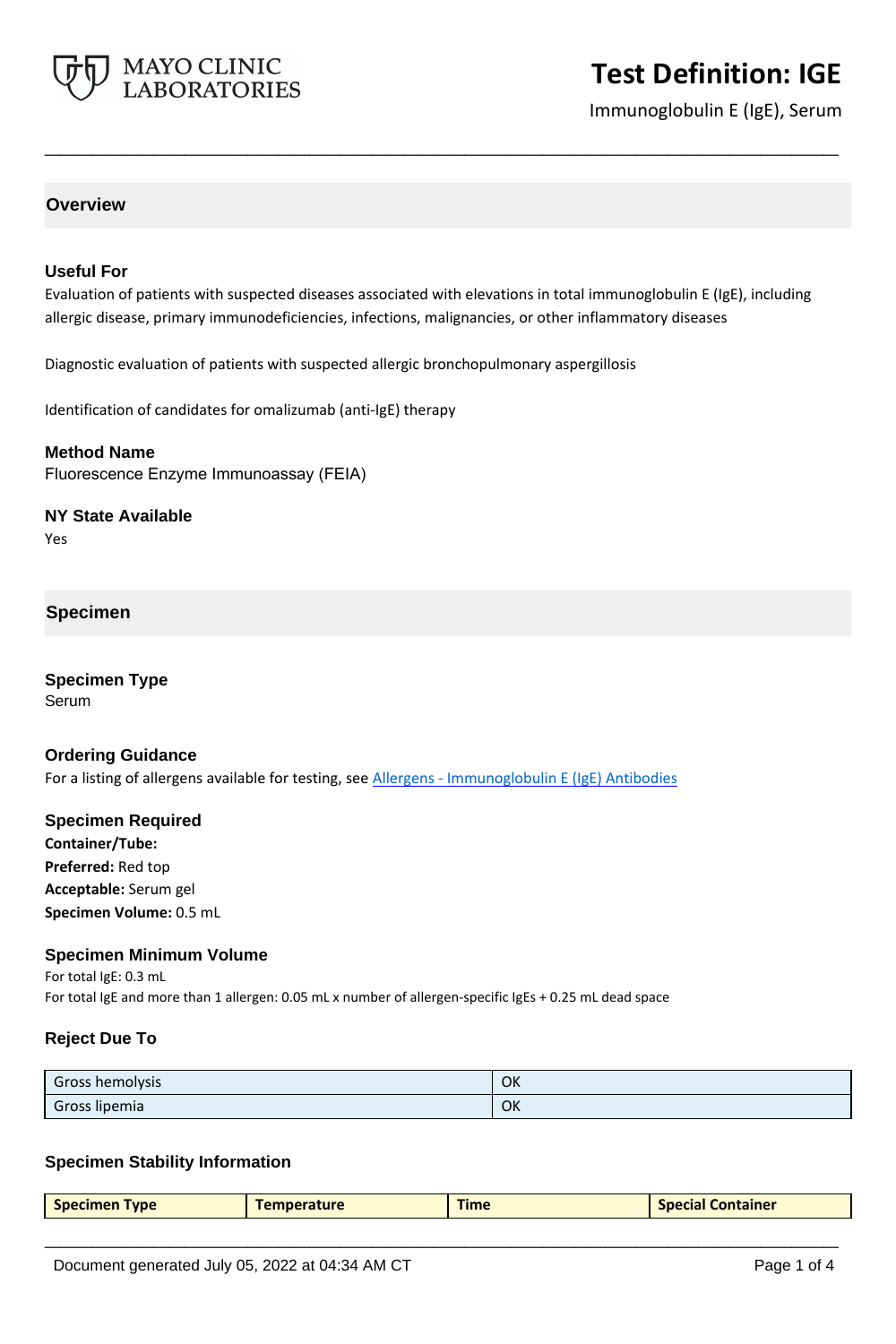Immunoglobulin E (IgE), Serum

| Serum | Refrigerated (preferred) | 14 days |  |
|-------|--------------------------|---------|--|
|       | Frozen                   | 90 days |  |

**\_\_\_\_\_\_\_\_\_\_\_\_\_\_\_\_\_\_\_\_\_\_\_\_\_\_\_\_\_\_\_\_\_\_\_\_\_\_\_\_\_\_\_\_\_\_\_\_\_\_\_**

## **Clinical & Interpretive**

MAYO CLINIC **LABORATORIES** 

## **Clinical Information**

Immunoglobulin E (IgE) is one of the 5 classes of immunoglobulins and is defined by the presence of the epsilon heavy chain. It is the most recently described immunoglobulin, having first been identified in 1966. IgE exists as a monomer and is present in circulation at very low concentrations, approximately 300-fold lower than that of IgG. The physiologic role of IgE is not well characterized, although it is thought to be involved in defense against parasites, specifically helminths.

The function of IgE is also distinct from other immunoglobulins in that it induces activation of mast cells and basophils through the cell-surface receptor Fc epsilon RI. Fc epsilon RI is a high-affinity receptor specific for IgE that is present at a high density on tissue-resident mast cells and basophils. Because of this high-affinity interaction, almost all IgE produced by B cells is bound to mast cells or basophils, which explains the low concentration present in circulation. Cross-linking of the Fc epsilon RI-bound IgE leads to cellular activation, resulting in immediate release of preformed granular components (histamine and tryptase) and subsequent production of lipid mediators (prostaglandins and leukotrienes) and cytokines (interleukin-4 and interleukin-5).

Elevated concentrations of IgE are generally thought of in the context of allergic disease. However, increases in the amount of circulating total serum IgE can also be found in various other diseases, including primary immunodeficiencies, infections, inflammatory diseases, and malignancies. Total IgE measurements have limited utility for diagnostic evaluation of patients with suspected allergic disease, except for allergic bronchopulmonary aspergillosis (ABPA). ABPA is a hypersensitivity reaction against the fungi *Aspergillus* that occurs most frequently in patients with asthma or cystic fibrosis. An elevation of total IgE is part of the diagnostic criteria for ABPA, although the specific diagnostic concentration is dependent on certain patient characteristics.

For patients with an established diagnosis of allergic disease, measurement of total IgE is necessary for identification of candidates for omalizumab (anti-IgE) therapy and for determination of proper dosing. In addition to specific patient demographics and clinical presentations, candidates for omalizumab must have total IgE concentrations between 30 and 700 KU/L.

**\_\_\_\_\_\_\_\_\_\_\_\_\_\_\_\_\_\_\_\_\_\_\_\_\_\_\_\_\_\_\_\_\_\_\_\_\_\_\_\_\_\_\_\_\_\_\_\_\_\_\_**

| Results reported in kU/L |                    |  |
|--------------------------|--------------------|--|
| Age                      | Reference interval |  |
| 0-5 months               | $\le$ or =13       |  |
| 6-11 months              | $\le$ or =34       |  |
| 1 and 2 years            | $\le$ or =97       |  |
| 3 years                  | $\le$ or =199      |  |
| 4-6 years                | $\le$ or =307      |  |
| 7 and 8 years            | $\le$ or =403      |  |
| 9-12 years               | $\le$ or =696      |  |

## **Reference Values**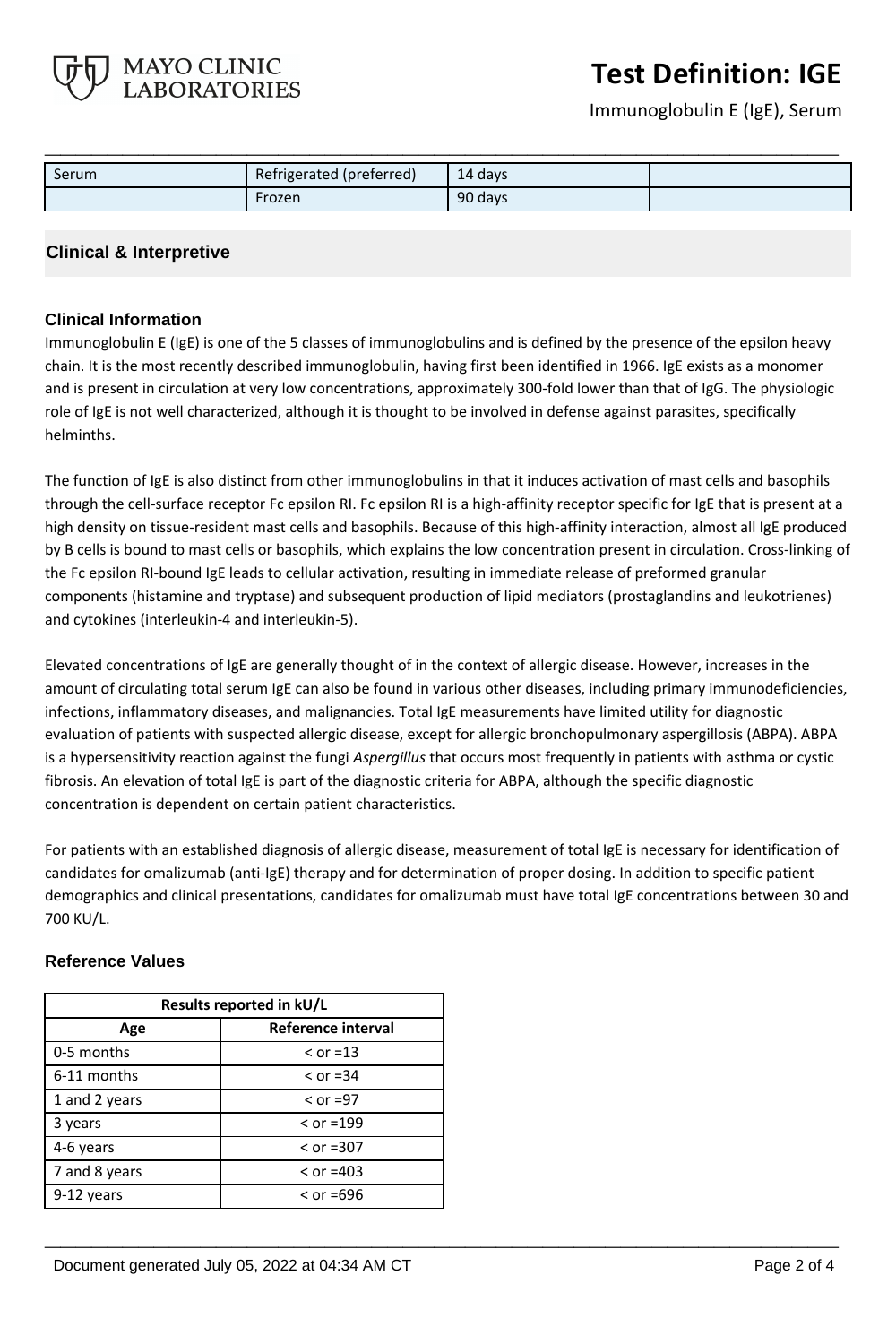

Immunoglobulin E (IgE), Serum

| 13-15 years        | $\le$ or =629 |
|--------------------|---------------|
| 16 and 17 years    | $\le$ or =537 |
| 18 years and older | $\le$ or =214 |

### **Interpretation**

Elevated concentrations of total immunoglobulin E (IgE) may be found in a variety of clinical diseases including allergic disease, certain primary immunodeficiencies, infections, inflammatory diseases, and malignancies.

**\_\_\_\_\_\_\_\_\_\_\_\_\_\_\_\_\_\_\_\_\_\_\_\_\_\_\_\_\_\_\_\_\_\_\_\_\_\_\_\_\_\_\_\_\_\_\_\_\_\_\_**

Elevated total IgE concentrations may be consistent with a diagnosis of allergic bronchopulmonary aspergillosis, provided other laboratory and clinical criteria are fulfilled.

Total IgE concentrations between 30 to 700 KU/L may identify candidates for omalizumab therapy and may help to determine proper therapeutic dosing.

### **Cautions**

An elevated concentration of total immunoglobulin E (IgE) is not diagnostic for allergic disease and must be interpreted in the clinical context of the patient including age, gender, travel history, potential allergen exposure, and family history.

A normal concentration of total IgE does not eliminate the possibility of allergic disease. In patients with a high index of suspicion for allergic disease, testing for allergen-specific IgE may be warranted.

The probability of finding an increased level of total IgE in serum in a patient with allergic disease varies directly with the number of different allergens to which the patient is sensitized.

Normal levels of total IgE in serum occur in some patients with allergic disease, especially if there is sensitivity to a limited number of allergens and limited end organ involvement.

## **Clinical Reference**

1. Homburger HA: Allergic diseases. In: Clinical Diagnosis and Management by Laboratory Methods. 21st ed. WB Saunders Company. 2007;961-971

2. Martins TB, Bandhauer ME, Bunker AM, Roberts WL, Hill HR: New childhood and adult reference intervals for total IgE. J Allergy Clin Immunol. 2014 Feb;133(2):589-591

3. Bernstein IL, Li JT, Bernstein DI, et al: Allergy diagnostic testing: An updated practice parameter. Ann Allergy Asthma Immunol. 2008 Mar;100(3 Suppl 3):S1-148

4. Ansotegui IJ, Melioli G, Canonica GW, et al: IgE allergy diagnostics and other relevant tests in allergy, a World Allergy Organization position paper. World Allergy Organ J. 2020 Feb;13(2):100080. doi: 10.1016/j.waojou.2019.100080

## **Performance**

## **Method Description**

Anti-immunoglobulin E (IgE), covalently coupled to ImmunoCAP, reacts with the IgE in a serum specimen. After washing, enzyme-labeled anti-IgE antibodies are added to form a complex. After incubation, unbound enzyme-labeled anti-IgE is washed away and the bound complex is incubated with a developing agent. After stopping the reaction, fluorescence of

**\_\_\_\_\_\_\_\_\_\_\_\_\_\_\_\_\_\_\_\_\_\_\_\_\_\_\_\_\_\_\_\_\_\_\_\_\_\_\_\_\_\_\_\_\_\_\_\_\_\_\_**